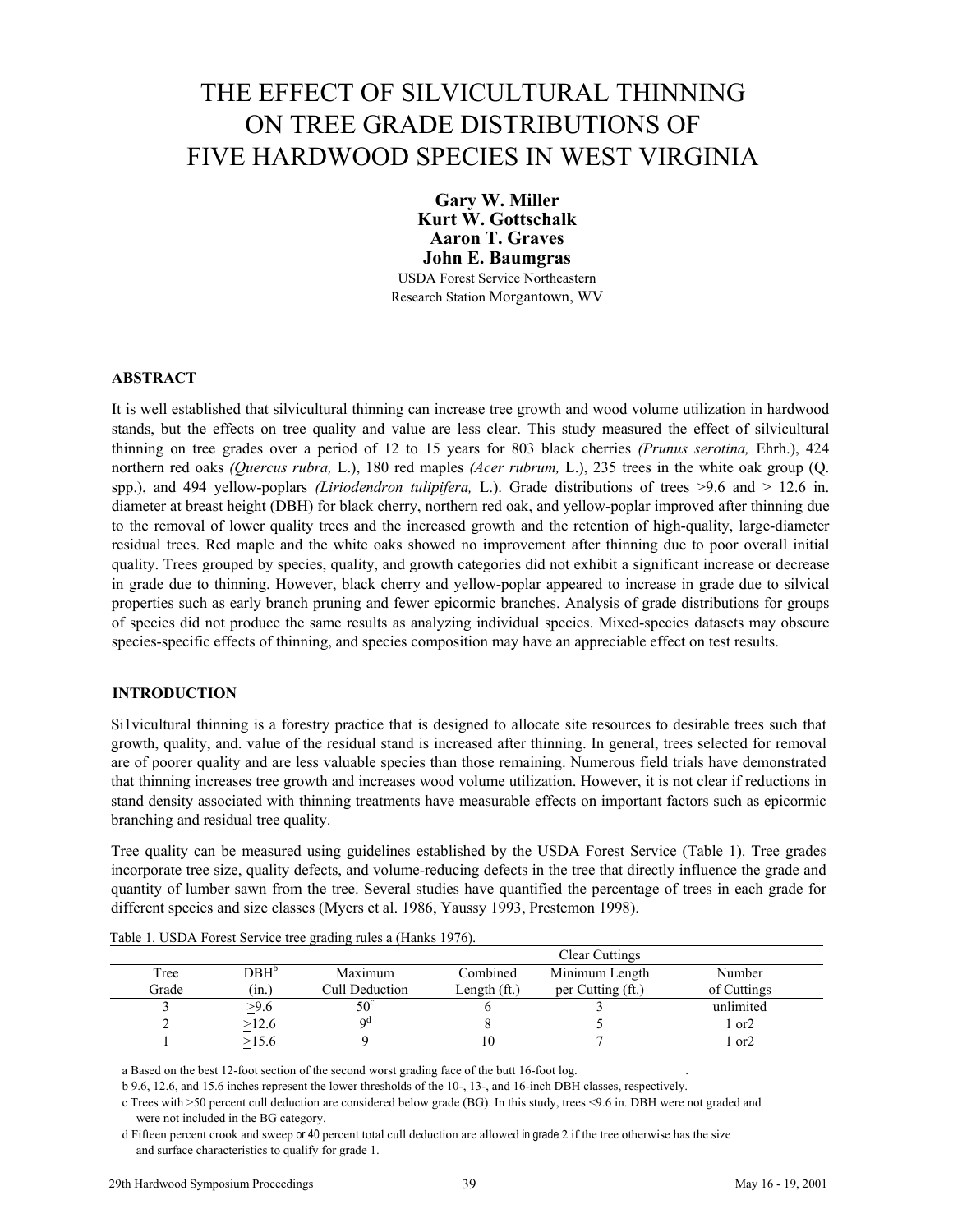There have been few studies that measure the effects of cutting practices on tree grade distributions of important Appalachian hardwood species. In West Virginia, most timber harvests on private lands are classified as diameterlimit cuts in which all merchantable trees above a certain size are removed. Valuable species such as red oaks (mainly northern red oak, Quercus *rubra,* L.), yellow-poplar *(Liriodendron tulipifera,* L.), white oak (Quercus *alba,* L.), chestnut oak (Quercus *prinus,* L.), and maples *(Acer spp.)* are preferentially cut (Fajvan et al. 1998). Unlike silvicultural thinning, diameter-limit cutting maximizes immediate timber revenues but does not attempt to maintain or improve species composition or tree quality. Research throughout the northeastern United States has shown that over several years, harvest practices such as diameter-limit cutting produce stands of lower quality and less total value than do silvicultural thinnings (Erickson et al. 1990, Niese et al. 1995, Strong et al. 1995, Sendak et al. 2000). Data are now available from several long-term thinning studies to evaluate the effect of silvicultural thinning on residual tree quality.

#### **OBJECTIVES**

- To compare the effects of silvicultural thinning on USFS tree grade distribution for five important Appalachian hardwood species.
- To analyze tree grade changes over time for five quality and growth categories, and when differences were found, to further analyze the data to find likely causes.
- To analyze tree grade distributions for a mixed-species group and compare these results to singlespecies analyses.

#### **STUDY SITES AND FIELD MEASUREMENTS**

Two West Virginia sites were used (Figure 1). The first study area is located on the Monongahela National Forest (MNF) within the Loop Road Research Area in northern Pocahontas county (38°41' N, 79°43' W) (MNF site and study descriptions from Miller 1997): Elevation ranges from 3,542 to 3,621 feet on a southwest aspect. The landforms include mostly ridgetops and sideslopes where slopes range from 5 to 20 percent.



Treatments were applied during 1981 in unmanaged, 60-year-old, even-aged stands. These stands originated following heavy timber cutting of the original forests around 1920. When the study began, the overstory was predominantly black cherry (Prunus serotina, Ehrh.) with some white ash (Fraxinus americana, L.)and red maple (Acer rubrum, L.). Site index for black cherry is 75 feet at a base age of 50 years. The MNF study area was divided into four thinning treatment areas: 45 percent relative density (RD), 60 percent RD, 75 percent RD, and an uncut control. Relative density was measured according to published stocking equations (Roach 1977). Six permanent 0.5-acre plots were established for each of the thinning treatment levels and five plots were established as controls. In 1986, the "trees were graded using USDA Forest Service rules (Table 1). In 2000, each tree was graded a second time using the same rules. Additional butt-log variables collected included diameter at breast height (DBR); number of epicormic branches, limbs, dead branches, and overgrowths; percent rot and sweep; and potential [future] grade.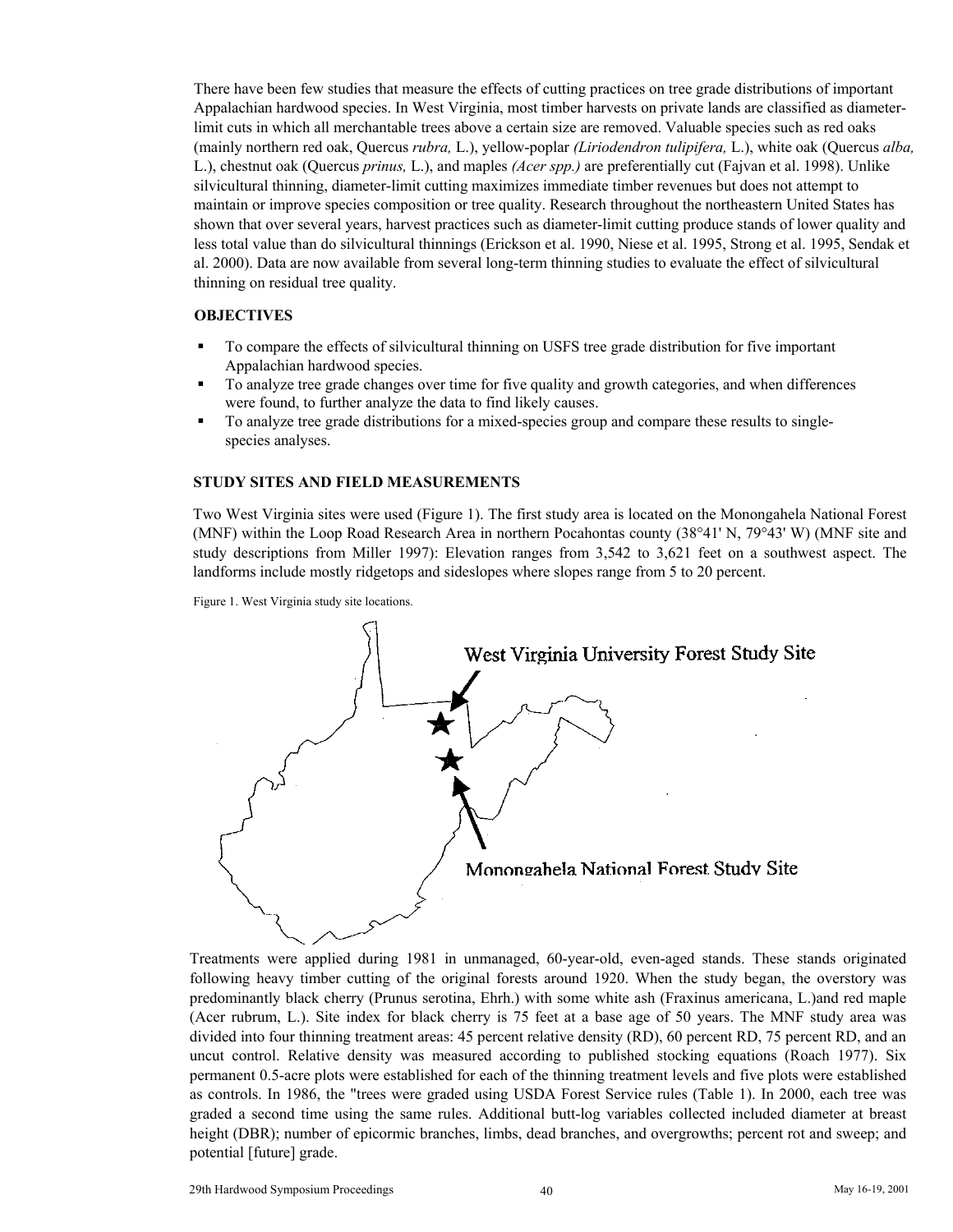A total of 803 black cherry trees were included in the analysis.

The second study area is located on the West Virginia University Forest (WVU) in northern Monongalia and Preston counties (40° 00' N, 79°50' W). Elevation of the study area ranges from 1,600 to 2,300 feet. (WVU site and stand history descriptions are from Graves et al. 2000.) Similar to most stands in the region, the WVU study area has undergone many disturbances within the past 150 years: periodic partial cuttings, fires, chestnut blight, and gypsy moth defoliation. On mesic lower slopes, the current forest consists of yellow-poplar, northern red oak, and black cherry, with lesser amounts of red maple, sweet birch *(Betula lenta.* L.), and white oak. Drier ridgetops are dominated by chestnut oak and scarlet oak *(Quercus coccinea,* Muenchh.) with smaller amounts of red maple. Site indices for northern red oak and yellow-poplar ranged from 65 to 80.

The WVU stands are part of a larger study established to measure the effect of thinning on gypsy moth defoliation-induced mortality. In 1989, five 60-year-old stands were thinned to 60 percent RD with an emphasis on reducing species susceptible to defoliation (oaks). Five stands served as controls. Within each stand, measured trees are located on 20 0.1 ""acre permanent plots. Trees were graded in 1989 and again in 2000 using USDA Forest Service rules. Four species groups provided sufficient sample sizes for analysis: northern red oak (424 trees), red maple (180 trees), white oak group (235 trees: 185 chestnut oaks, 50 white oaks), and yellow-poplar (494 trees).

# **DATA ANALYSIS**

Two major factors influence tree grade: size class (DBH) and stem quality (Table 1). The analysis was designed to help separate differences in tree grade due to one or both of these factors as well as silvicultural treatment and tree species.

Two types of analysis were conducted for each species. The first analysis summarized the 2000 grade distribution based on size class and thinning treatment. Counts of trees by thinning treatment and grade were determined for 3 size classes: >9.6 in. DBH, >12.6 in. DBH, and >15.6 in. DBH. These classes represent the minimum DBH for tree grades 3, 2, and 1, respectively. The counts of trees in each size/treatment/grade combination were tested using a Pearson Ch<sup>2</sup> test. A significant result ( $p$ <0.05) indicates that the grade distributions among the treatments are not equal for that size class. The percentage of trees in each category is presented for ease of interpretation.

A second analysis for each species summarized grade changes among three quality classes (Maximum, Below, and Small) and two growth classes (Increase and Same). Maximum quality trees were in the maximum grade for that DBH at the time of original grade measurement (1986 or 1989), while Below quality trees were graded below the maximum due to cull or lack of clear cuttings. Small trees were too small to be graded originally (9.6 in. DBH).

Trees in the Increase growth class increased in DBH between grade measurements (1986-2000 or 1989-2000) to meet DBH requirements for at least the next higher grade. Trees in the Same growth class did not increase enough in size to meet the next higher grade, although they did grow. Trees that were large enough to be grade I at both measurements are also included in this class. Five quality/growth categories resulted: Maximum/Increase, Maximum/Same, Below/Increase, Below/Same, and Small/Increase.

For each quality/growth category, trees were grouped according to their grade change between measurements: (1) Increase, (2) Same, or (3) Decrease.

Trees in the Maximum/Increase and Below/Increase categories were classified according to whether they increased grade (positive response) or failed to increase or decreased grade (negative response). Trees in the Maximum/Same category did not increase grade because they did not increase in DBH; therefore, these trees either had the same grade (positive response) or decreased in grade (negative response). Trees in the Below/Same category either (I) increased grade or maintained grade (positive response) or (2) decreased grade (negative response). Trees in the Small/Increase category were grouped by whether they made maximum grade (positive response) or less than maximum grade (negative response) since they were too small to have an initial grade. Pearson Chi<sup>2</sup> tests were performed on tree counts in each quality category where sample sizes permitted.

A Chi<sup>2</sup> test was performed only if all expected values were greater than 1 and no more than two values were near 1 (Snedecor and Cochran 1989). Tests were not performed if sample sizes were very small (<10 trees per treatment). When Chi<sup>2</sup> tests were significant ( $p$ <0.05), asterisks were placed on values that contributed most to the Chi<sup>2</sup> statistic based on examination of standardized residuals of each cell value (observed-expected/SQR expected) (SYSTAT 1992).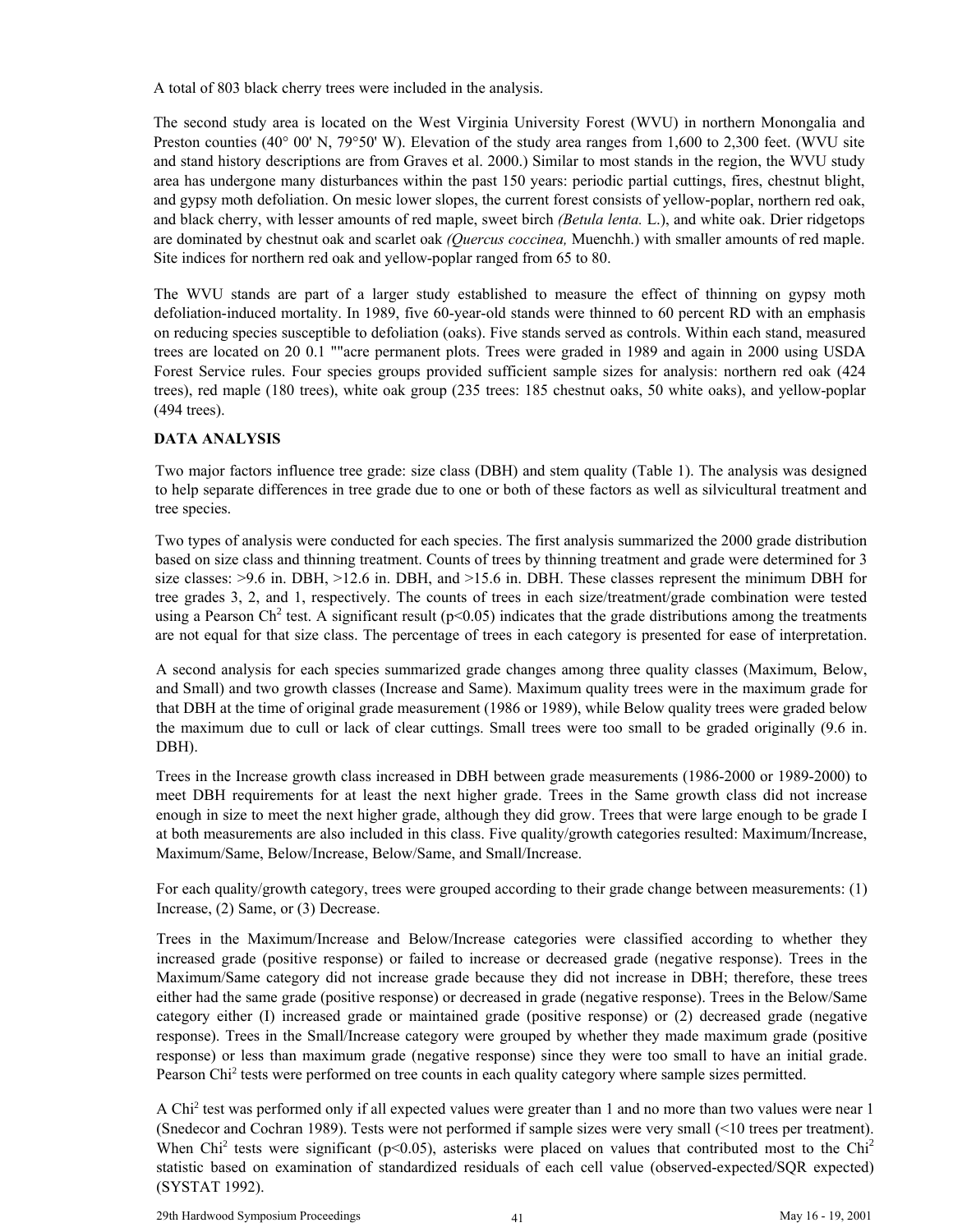#### **RESULTS AND DISCUSSION**

# **Black Cherry**

The USFS tree grade distribution of black cherry by size class and treatment is presented in Figure 2. For trees >9.6 in. DBH, there was a higher than expected percentage of grade 1 trees in the 45 percent RD thinning and fewer than expected grade 1 trees in the control plots. There are three likely causes for this difference. In the 45 percent and 60 percent RD thinnings, many trees were removed during thinning, leaving mostly large diameter residuals. These larger trees are the only trees meeting size requirements to be grade 1. Secondly, trees in the heavy thinnings grew more quickly than those in the control plots (Miller 1997), allowing more grade 2 and 3 trees to grow large enough to be grade L Third, thinning removed lower quality trees. In the >12.6-in. DBH class, there were more grade 1 trees in the 45 percent RD treatment and more grade 3 trees in the 60 percent RD treatment than would be expected due to similar causes.

Only one quality/growth class of black cherry showed a significant effect of thinning (Table 2). In the Maximum/Same category, 8 percent more trees decreased grade in thinned stands compared to controls. Trees that decreased in grade had much higher amounts of cull (33-34 percent) than trees that increased in grade (8 percent). Trees with  $>10$  percent cull (rot + sweep/crook) cannot attain grade 1 and rarely attain grade 2. Trees in the control plots that decreased in grade also appeared to have higher amounts of defects, which reduced the number and lengths of clear cuttings.



Figure 2. Percent of black cherry trees in each USFS tree grade by size class (> 9.6 in., > 12.6 in., and> 15.6 in. DBH) and treatment level in 2000. When the overall Chi<sup>2</sup> had a p-value <0.05, an asterisk (\*) denotes values contributing most to the Chi' statistic.

#### **Red Maple**

Thinning did not have a significant effect on the grade distribution of red maple at the WVU Forest study site when analyzed by either size class or quality and growth classes (Table 3). Red maple was generally of very low quality at both measurements and frequently had large amounts of defect and cull. These quality and volume defects prevented changes in grade due to thinning, even when growth was measurably increased. The grade distributions by size class were not significantly different because few high quality trees existed to serve as residuals during thinning. Less than 1 percent of red maples attained grade 1 under either treatment and 1832 percent were below grade.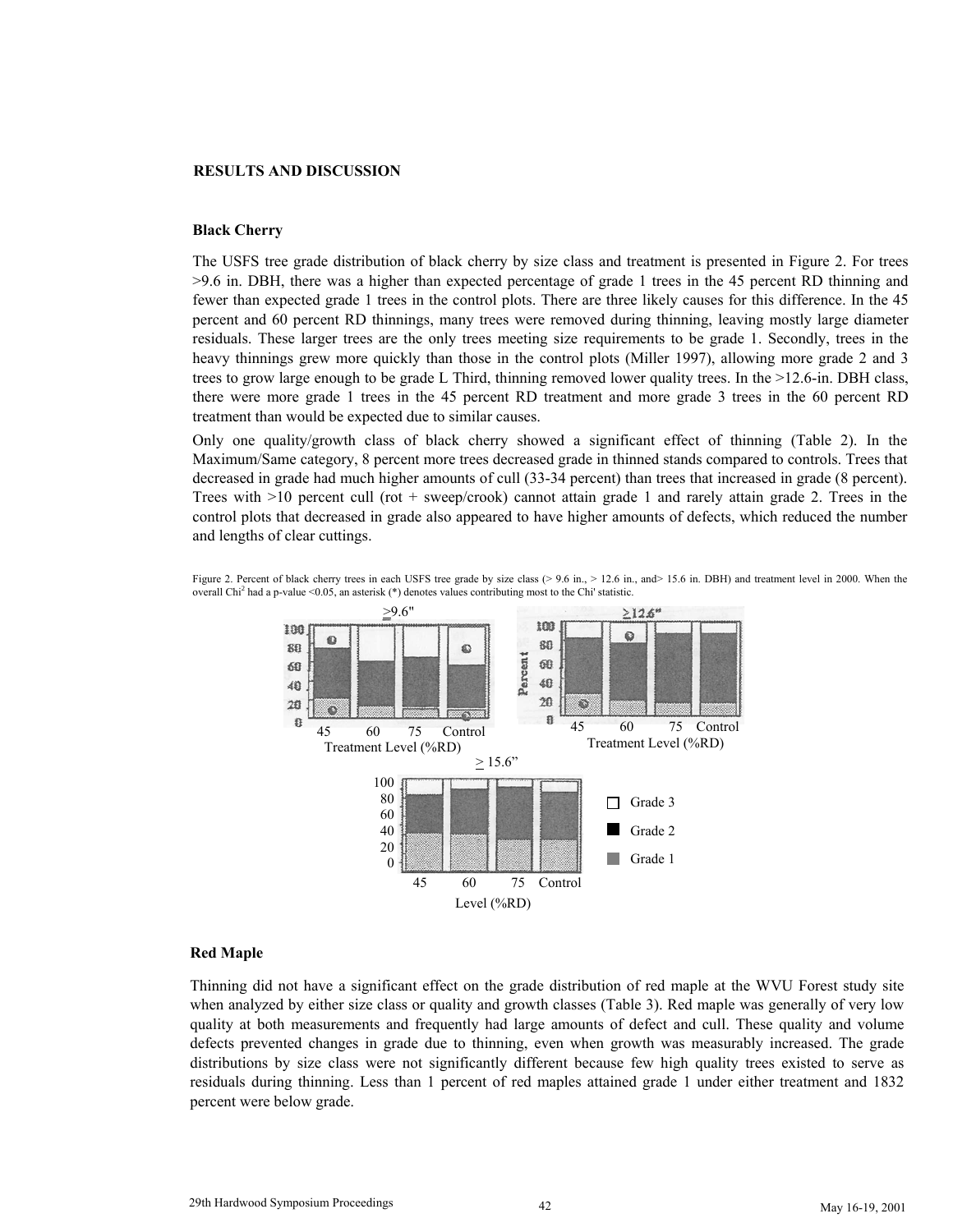| Ouality      | Growth   | Treat-  | Grade Change |      |               |         |    |                  |              |
|--------------|----------|---------|--------------|------|---------------|---------|----|------------------|--------------|
| Class        | Class    | ment    | Increase     | Same | Decrease      | # Trees | df | Chi <sup>2</sup> | $D-valuea$   |
| Maximum      | Increase | Thinned | 61           |      | $---39---$    | 289     |    | 0.1              | 0.7403       |
|              |          | Control | 63           |      | $---37---$    | 79      |    |                  |              |
| Maximum      | Same     | Thinned | $N/a^b$      | 89   | $11*$         | 144     |    | 5.3              | 0.0211       |
|              |          | Control | N/a          | 97   | $3*$          | 99      |    |                  |              |
| <b>Below</b> | Increase | Thinned | 75           |      | $---25---$    | 20      |    |                  | $\mathbf{c}$ |
|              |          | Control | $\Omega$     |      | $---100---$   | 4       |    |                  |              |
| <b>Below</b> | Same     | Thinned | $- -94 - -$  |      | 6             | 84      |    | 05               | 0.4744       |
|              |          | Control | $--89--$     |      | 11            | 19      |    |                  |              |
|              |          |         | Maximum      |      | Below Maximum |         |    |                  |              |
| Small        | Increase | Thinned | 94           |      | $--6--$       | 50      |    | c                |              |
|              |          | Control | 100          |      | $---()---$    | 15      |    |                  |              |

Table 2. Percent of black cherry trees changing grades by quality class, growth class, and treatment from 1986-2000.

<sup>a</sup> Pearson Chi<sup>2</sup> tests were performed on tree counts by treatment and grade change. When the overall Chi<sup>2</sup> had a p-value <0.05, asterisks (\*) denote values contributing most to the Chi<sup>2</sup> statistic.<br> $b_{\text{N/s}} = \text{not}$  applicable. Trees that were in the maximum

 $bN/a$  = not applicable. Trees that were in the maximum grade could not increase in grade without additional DBH growth.

Chi<sup>2</sup> tests were not performed on the Below/Increase category due to small sample size and the Small/Increase category due to an expected value <1.

| Table 3. Percent of red maple trees changing grades by quality class, growth class, and treatment from 1989-2000 at the |  |  |  |
|-------------------------------------------------------------------------------------------------------------------------|--|--|--|
| WVU Forest study site.                                                                                                  |  |  |  |

| Quality      | Growth   | Treat-  |          | Grade Change |                      |           |    |                  |                      |
|--------------|----------|---------|----------|--------------|----------------------|-----------|----|------------------|----------------------|
| Class        | Class    | ment    | Increase | Same         | Decrease             | $#$ Trees | df | Chi <sub>2</sub> | p-value <sup>a</sup> |
| Maximum      | Increase | Thinned | $47*$    |              | $---53---$           | 68        |    | 5.3              | 0.0212               |
|              |          | Control | 28*      |              | $---72---$           | 65        |    |                  |                      |
| Maximum      | Same     | Thinned | $n/a^b$  | 84           | 16                   | 45        |    |                  | 3.3 0.0682           |
|              |          | Control | n/a      | 96           | $\overline{4}$       | 47        |    |                  |                      |
| Below        | Increase | Thinned | 21       |              | $---79---$           | 24        |    | 0.8              | 0.3761               |
|              |          | Control | 32       |              | $---68---$           | 25        |    |                  |                      |
| <b>Below</b> | Same     | Thinned | $-93-$   |              |                      | 27        |    |                  | 1.8 0.1746           |
|              |          | Control | $-98-$   |              | $\mathfrak{D}$       | 60        |    |                  |                      |
|              |          |         | Maximum  |              | <b>Below Maximum</b> |           |    |                  |                      |
| Small        | Increase | Thinned | 86       | $-14-$       |                      | 22        |    | 0.6              | 0.4230               |
|              |          | Control | 78       | $---22---$   |                      | 41        |    |                  |                      |

<sup>a</sup> Pearson Chi<sup>2</sup> tests were performed on tree counts by treatment and grade change. When the overall Chi<sup>2</sup> had a p-value <0.05, asterisks ( $*$ ) denote values contributing most to the Chi<sup>2</sup> statistic.

 $n/a$  = not applicable. Trees that were in the maximum grade could not increase in grade without additional DBH growth.

Chi2tests were not performed on the Maximum/Same, Below/Increase, or Below/Same categories due to small sample sizes.

Figure 3. Percent of northern red oak trees in each USFS tree grade by size class (>9.6 in., >12.6 in., and >15.6 in. DBH) and treatment level in 2000. When the overall Chi<sup>2</sup> had a p-value <0.05, an asterisk (\*) denotes values contributing most to the Chi<sup>2</sup> statistic.

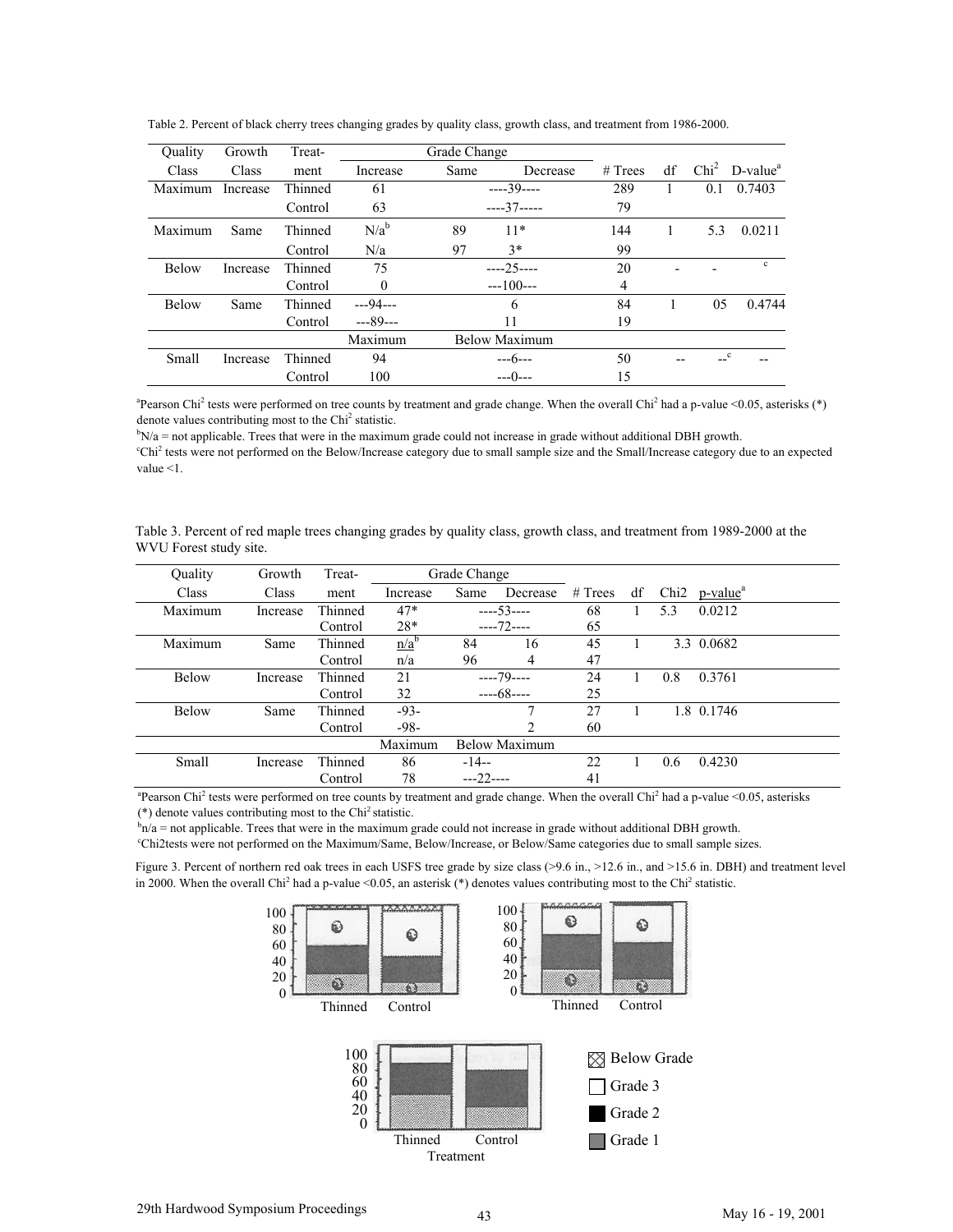#### **Northern Red Oak**

The grade distribution of northern red 03k at the WVU Forest study site differed between, the thinning treatment and control plots for trees >9.6 and >12.6 in. DBH (Figure 3). There were 10 percent more grade 1 trees in thinned stands for the >9.6-inch size class and 11 percent more grade 1 trees in thinned stands for the >12.6-inch DBH class. In addition, there were 14 percent more grade 1 trees in thinned stands for the >15.6inch DBH class. The differences are likely due to larger residual trees, higher growth rates in the thinned stands, and removal of poorer grade trees, similar to the results for black cherry.

Northern red oak trees at the WVU Forest study site in the Maximum/Increase category were affected by thinning (Table 4) with 19 percent more trees in thinned stands increasing grade than in the control stands. Trees that increased in grade had very little cull (2-4 percent) and fewer butt-log defects than 'did trees that failed to increase in grade. Trees that maintained or lost grade had higher initial amounts of cull (8-9 percent) that increased to 10- 12 percent at the second measurement. Trees with > 10 percent cull were not likely to improve in grade, similar to results for the black cherry Maximum/Same category.

Table 4. Percent of northern red oak trees changing grades by quality class, growth class; and treatment from 1989-2000 at the WVU Forest study site.

| Ouality          | Growth   | Treat-   |          | Grade Change |                      |         |     |                                            |
|------------------|----------|----------|----------|--------------|----------------------|---------|-----|--------------------------------------------|
| Class            | Class    | ment     | Increase | Same         | Decrease,            | # Trees |     | $df$ Chi <sup>2</sup> p-value <sup>a</sup> |
| Maximum Increase |          | Thinned  | $47*$    | $-53-$       |                      | 68      | 5.3 | 0.0212                                     |
|                  |          | Control  | $28*$    | $--72--$     |                      | 65      |     |                                            |
| Maximum          | Same     | Thinned  | $n/a^b$  | 84           | 16                   | 45      | 3.3 | 0.0682                                     |
|                  |          | Control  | n/a      | 96           | 4                    | 47      |     |                                            |
| <b>Below</b>     | Increase | Thinned' | 21       | $---79--$    |                      | 24      | 0.8 | 0.3761                                     |
|                  |          | Control  | 32       | $--68---$    |                      | 25      |     |                                            |
| <b>Below</b>     | Same     | Thinned  | $-93-$   |              | 7                    | 27      | 1.8 | 0.1746                                     |
|                  |          | Control  | $-98-$   |              | 2                    | 60      |     |                                            |
|                  |          |          | Maximum  |              | <b>Below Maximum</b> |         |     |                                            |
| Small            | Increase | Thinned  | 86       |              | $---14--$            | 22.     | 0.6 | 0.4230                                     |
|                  |          | Control  | 78       |              | $-22-$               | 41      |     |                                            |

<sup>a</sup> Pearson Chi<sup>2</sup> tests were performed on tree counts by treatment and grade change. When the overall Chi<sup>2</sup> had a p-value <0.05, asterisks  $(*)$  denote values contributing most to the Chi<sup>2</sup> statistic.

 $b$  n/a = not applicable. Trees that were in the maximum grade could not increase in grade without additional DBH growth.

| Table 5. Percent of white oak group trees changing grades by quality class, growth class, and treatment from 1989-2000 at the WVU |  |  |  |  |
|-----------------------------------------------------------------------------------------------------------------------------------|--|--|--|--|
| Forest study site.                                                                                                                |  |  |  |  |

| Quality      | Growth   | Treat-  | Grade Change     |             |                      |         |    |                  |                      |
|--------------|----------|---------|------------------|-------------|----------------------|---------|----|------------------|----------------------|
| Class        | Class    | ment    | Increase         | Same        | Decrease             | # Trees | df | Chi <sup>2</sup> | p-value <sup>a</sup> |
| Maximum      | Increase | Thinned | $43*$            | $--- 57---$ |                      | 23      |    | 0.1              | 0.7244               |
|              |          | Control | $39*$            | $---61---$  |                      | 31      |    |                  |                      |
| Maximum      | Same     | Thinned | n/a <sup>b</sup> | 96          | 4                    | 27      |    | 0.3              | 0.5952               |
|              |          | Control | n/a              | 93          |                      | 45      |    |                  |                      |
| Below        | Increase | Thinned | 17               | $---83---$  |                      | 6       |    |                  | $\mathbf{c}$         |
|              |          | Control | $\theta$         | $---100---$ |                      | 6       |    |                  |                      |
| <b>Below</b> | Same     | Thinned | $---83---$       |             | 17                   | 12      |    | 0.1              | 0.7659               |
|              |          | Control | $---79--$        |             | 21                   | 24      |    |                  |                      |
|              |          |         | Maximum          |             | <b>Below Maximum</b> |         |    |                  |                      |
| Small        | Increase | Thinned | 84               |             | $---16---$           | 31      |    | 0.5              | 0.4784               |
|              |          | Control | 90               | -------10-- |                      | 30      |    |                  |                      |

<sup>a</sup> Pearson Chi<sup>2</sup> tests were performed on tree counts by treatment and grade change. When the overall Chi' had a p-value <0.05, asterisks (\*) denote values contributing most to the  $\text{Chi}^2$  statistic.

 $n/a$  = not applicable. Trees that were in the maximum grade could not increase in grade without additional DBH growth. b

A Chi<sup>2</sup> test was not performed on the Below/Increase category due to small sample size. c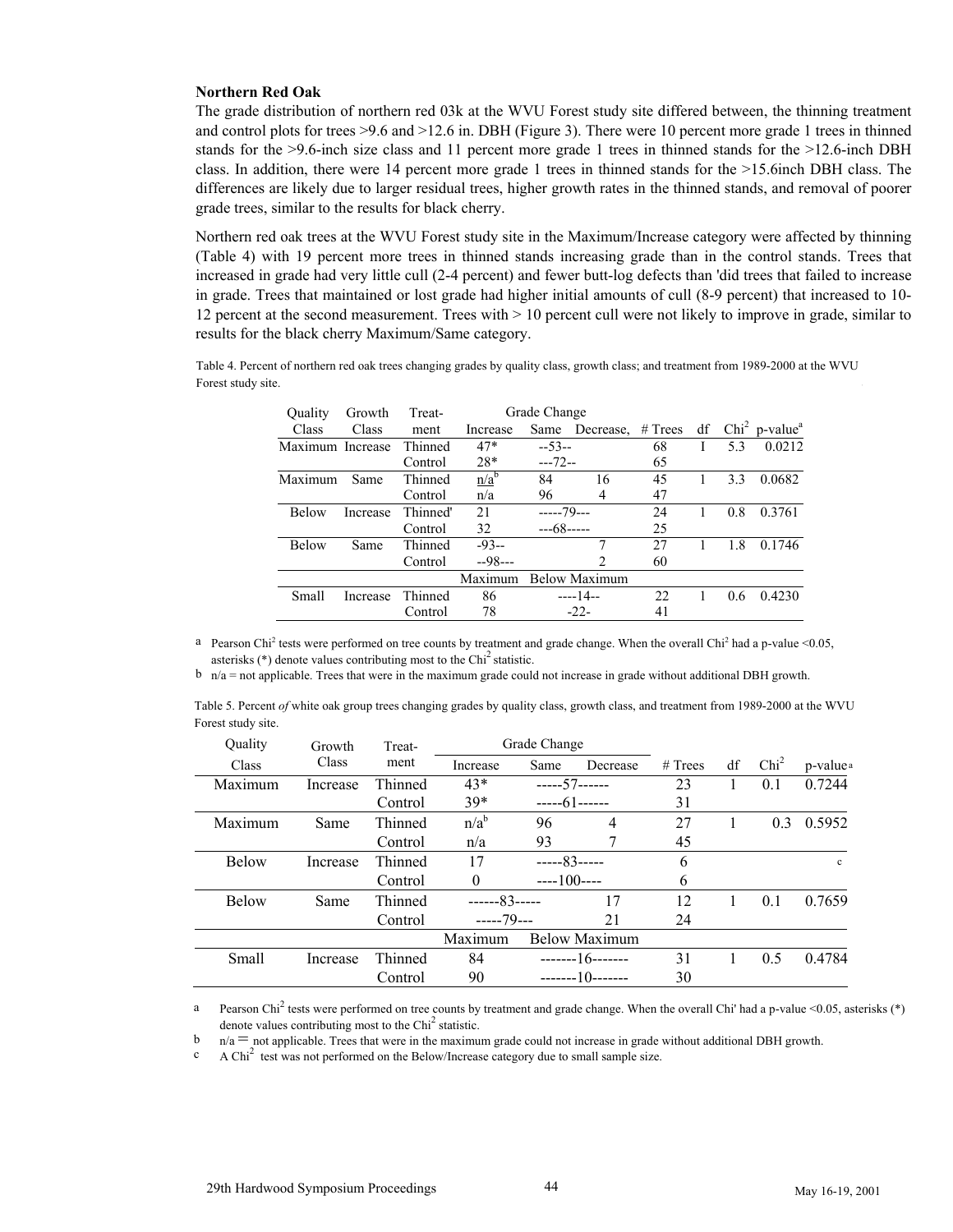#### **White Oak Group**

The grade distribution of trees in the white oak group at the WVU Forest study site was not significantly affected by thinning and showed the least variability of the five species between thinned stands and the controls. Similar to red maple, trees in the white oak group were very low in initial quality and were not appreciably changed by thinning. In addition, white oaks often show poor pruning of limbs on the lower bole (Dale and Sonderman 1984) and they develop epicormic branches following thinning, which preclude the clear cuttings required of grade 1 and 2 trees.

# **Yellow-Poplar**

The grade distribution of yellow-poplar at the WVU Forest study site was affected by thinning for the >9.6inch and > 12.6-inch DBH classes (Figure 4), similar to both black cherry and northern red oak. There were 13 percent more grade 1 trees in thinned treatments than in the controls for the >9.6-inch DBH class and 12 percent more grade 1 trees in thinned treatments for the > 12.6-inch DBH class. Thinning did not affect the grade distribution of yellow-poplar when grouped by quality/growth category (Table 6).

Figure 4. Percent of yellow-poplar trees in each USFS tree grade by size class (>9.6 in., >12.6 in., and >15.6 in. DBH) and treatment level in 2000. When the overall Chi2had a p-value <0.05, an asterisk (\*) denotes values contributing most to the Chi2statistic.



Table 6. Percent of yellow -poplar trees changing grades by quality class, growth class, and treatment from 1989-2000 at the WVU Forest study site.

| Quality      | Growth   | Treat-   |            | Grade Change         |    |           |    |                  |                      |
|--------------|----------|----------|------------|----------------------|----|-----------|----|------------------|----------------------|
| . Class      | Class    | ment     | Increase   | Same Decrease        |    | $#$ Trees | df | Chi <sup>2</sup> | p-value <sup>a</sup> |
| Maximum      | Increase | Thinned  | 63         | $---37---$           |    | 56        |    | 2.0              | 0.1549               |
|              |          | Control  | 49         | $---51---$           |    | 55        |    |                  |                      |
| Maximum      | Same     | Thinned  | $N/a^b$    | 89                   | 11 | 83        |    | 0.5              | 0.4602               |
|              |          | Control  | N/a        | 85                   | 15 | 89        |    |                  |                      |
| <b>Below</b> | Increase | Thinned  | 30         | $---70---$           |    | 10        |    | 0.3              | 0.5925               |
|              |          | Control. | 21         | $---79---$           |    | 19        |    |                  |                      |
| <b>Below</b> | Same     | Thinned  | $---93-$   |                      |    | 67        |    | 0.2              | 0.6825               |
|              |          | Control  | $---91---$ |                      | 9  | 97        |    |                  |                      |
|              |          |          | Maximum    | <b>Below Maximum</b> |    |           |    |                  |                      |
| Small        | Increase | Thinned  | 100        | ------()------       |    | 8         |    |                  |                      |
|              |          | Control  | 80         | $---20---$           |    | 10        |    |                  |                      |

a Pearson Chi2tests were performed on tree counts by treatment and grade change. When the overall Chi2had a p-value <0.05, asterisks (\*) denote values contributing most to the Chi2 statistic. .

n/a = not applicable. Trees that were in the maximum grade could not increase in grade without additional DBH growth. b

A Chi2test was not performed on the Small/Increase category due to small sample size. c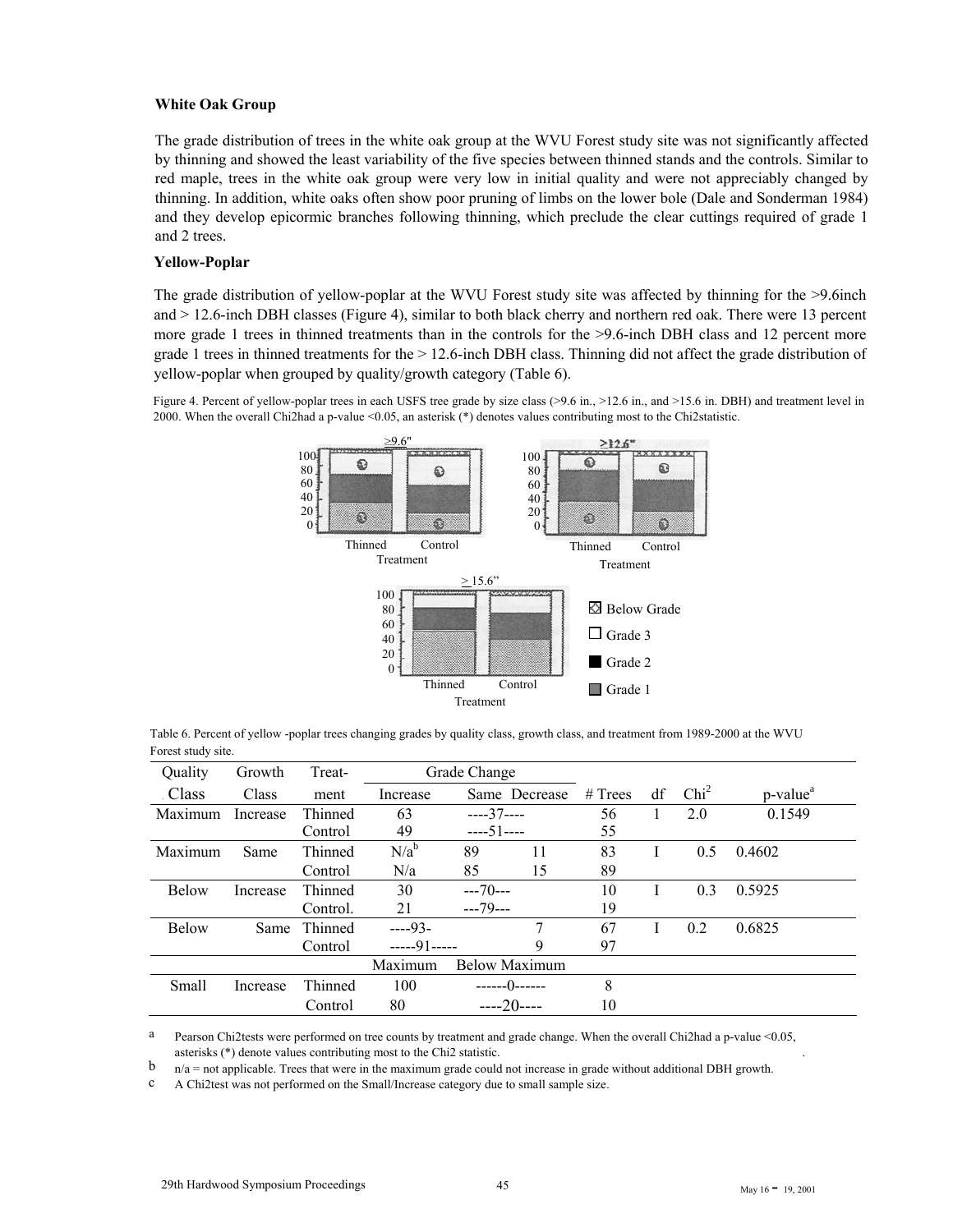#### **COMPARISONS AMONG SPECIES**

In general, thinning increased the percentage of grade 1 trees and decreased the percentage of grade 3 trees in the >9.6-inch or >12.6-inch DBH size classes when high-quality, large-diameter trees were favored as residuals (e.g., black cherry, northern red oak, and yellow-poplar). There was no significant effect of thinning for these size classes when large-diameter, high-quality trees were not selected as residuals or were unavailable (e.g., red maple and the white oak group). No species showed a significant thinning effect for trees in the  $> 15.6$ -inch size class. Thus the benefits of increased tree growth and wood volume utilization that result from thinning, were not offset by reductions in tree quality.

However, there appears to be appreciable differences in grade changes among species. In the Maximum/Increase category, 49-63 percent of black cherries and yellow-poplars increased grade, while 14-47 percent of northern red oak, red maple, and the white oak group increased grade. This difference is likely due to the silvical properties of each species, such as shade intolerance, branch pruning, susceptibility to decay, and tendency to form epicormic branches (Bums and Honkala 1990). Black cherry and yellow-poplar are both shade-intolerant species that usually prune lower branches at an early age, resulting in a clear lower bole and a higher butt-log grade.

# **COMPARISON WITH OTHER STUDIES**

Direct comparison of our results with other studies is difficult. No other studies were found that tracked the grade distributions of individual tree species in response to silvicultural thinning. Two recent studies (Strong et at 1995, Sendak et al. 2000) compared the grade distributions of mixed-species stands in response to silvicultural treatments and found that the percentage of better grade trees, as well as the mean tree grade, improved in silvicultural treatments compared to diameter-limit cutting or controls. These results are consistent with our analysis by size class and species, in which increased size and quality of residual trees significantly improved the grade distribution in thinned stands.

The above studies used mixed-species datasets for two reasons: (I) to increase sample sizes for analysis, or (2) initial grade data were not separated by species. An important question is: does combining species into one dataset mask the effect of thinning on individual species?

A test was conducted to quantify whether analysis of mixed-species data affected test results. The counts of trees in each quality/growth category were combined for the four species in the WVU Forest dataset: northern red oak, red maple, white oak group, and yellow-poplar (1,333 trees). The results of the, analysis are presented in Table 7.

Four of the quality/growth categories did not have significantly different tree grade distributions between thinned and control stands and had p-values (0.77-0.93) appreciably higher than the species-level tests. The Maximum/Increase category was significantly affected by thinning, while northern red oak, red maple, and yellow-poplar showed similar effects when analyzed individually.

One possible reason for discrepancies between mixed-species and individual-species results is that mixed-species datasets obscure quality differences among species. The species composition of trees in the mixed-species Maximum/Increase group is presented in Table 8. Yellow-poplar comprised 41-45 percent of trees that increased grade and 25 percent of trees that failed to increase grade. Red maple comprised 5-9 percent of trees that increased grade and 16-17 percent of trees that failed to increase grade. Yellow-poplar is generally of better grade than red maple, regardless of treatment (Myers et at 1986). These results suggest that the species composition of mixedspecies datasets may have a major effect on the significance of test results and may produce results that differ markedly from species-level analyses.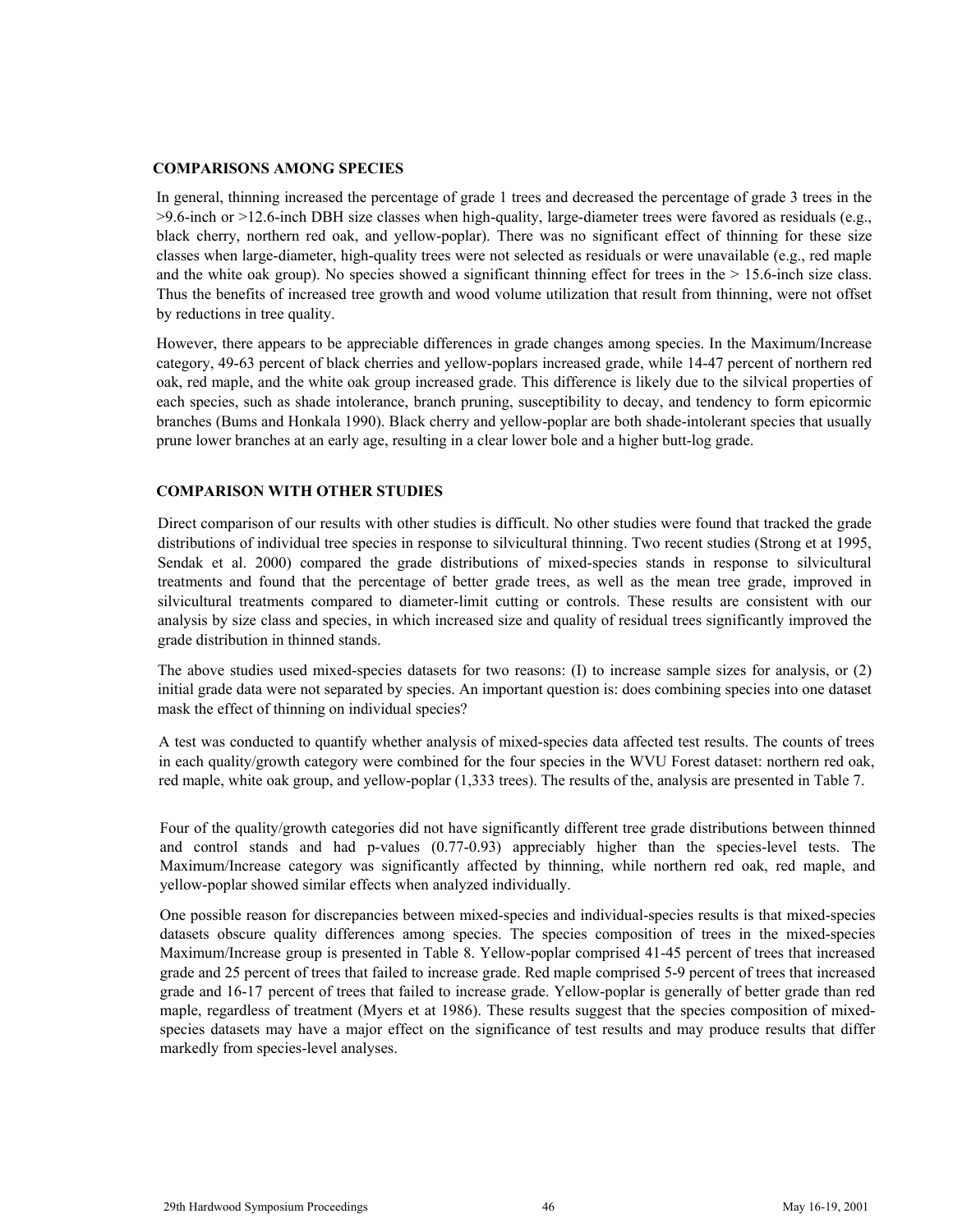Table 7. Percent of northern red oak, red maple, white oak group, and yellow-poplar trees changing grades by quality class, growth class, and treatment from 1989-2000 at the WVU Forest study site.

| Ouality      | Growth   | Treat-  | Grade Change |      |                      |         |    |                  |                                      |
|--------------|----------|---------|--------------|------|----------------------|---------|----|------------------|--------------------------------------|
| Class        | Class    | ment    | Increase     | Same | Decrease             | # Trees | df | Chi <sup>2</sup> | $p$ -value <sup><math>a</math></sup> |
| Maximum      | Increase | Thinned | $50*$        |      | $--- 50---$          | 169     |    | 8.3              | 0.0040                               |
|              |          | Control | $35*$        |      | $---65---$           | 172     |    |                  |                                      |
| Maximum      | Same     | Thinned | $N/a^b$      | 90   | 10                   | 163     |    | 0.0              | 0.9254                               |
|              |          | Control | N/a          | 89   | 11                   | 205     |    |                  |                                      |
| <b>Below</b> | Increase | Thinned | 24           |      | $--- 76---$          | 51      |    | 0.0              | 0.9051                               |
|              |          | Control | 25           |      | $--- 75---$          | 53      |    |                  |                                      |
| <b>Below</b> | Same     | Thinned | $---91---$   |      | 9                    | 117     |    | 0.1              | 0.7678                               |
|              |          | Control | $---92---$   |      | 8                    | 197     |    |                  |                                      |
|              |          |         | Maximum      |      | <b>Below Maximum</b> |         |    |                  |                                      |
| Small        | Increase | Thinned | 76           |      | --------24--------   | 97      |    | 0.1              | 0.7726                               |
|              |          | Control | 78           |      | $---22---22$         | 109     |    |                  |                                      |

<sup>a</sup> Pearson Ch<sup>2</sup> 'tests were performed on tree counts by treatment and grade change. When the overall Chi' had a p-value <0.05, asterisks (\*) denote values contributing most to the  $\text{Chi}^2$  statistic.

 $\mathbf{b}$   $\mathbf{N}/\mathbf{a}$  = not applicable. Trees that were in the maximum grade could not increase in grade without additional DBH growth.

| Quality | Growth   |           | Tree                 |            | Grade Change  |
|---------|----------|-----------|----------------------|------------|---------------|
| Class   | Class    | Treatment | Species <sup>a</sup> | Increase   | Same/Decrease |
| Maximum | Increase | Thinned   | $n \neq 0$ of trees) | ---85---   | ---84---      |
|         |          |           | NRO(%)               | 38         | 43            |
|         |          |           | RM(%)                | 9          | 17            |
|         |          |           | WO (%)               | 12         | 15            |
|         |          |           | $YP$ (%)             | 41         | 25            |
|         |          | Control   | $n \neq 0$ of trees) | $---60---$ | $--112--$     |
|         |          |           | NRO(%)               | 30         | 42            |
|         |          |           | RM(%)                | 5          | 16            |
|         |          |           | WO (%)               | 20         | 17            |
|         |          |           | $YP$ $(\% )$         | 45         | 25            |

Table 8. Species composition of trees in the Maximum/Increase category for four species at the WVU Forest study site.

<sup>a</sup> Species key: NRO = northern red oak, RM = red maple, WO = white oak group, and YP = yellow-poplar.

#### **PRELIMINARY CONCLUSIONS**

- For mixed-species forests, thinning significantly increased grade of high-quality trees, 50 percent compared to only 35 percent in unthinned stands.
- Silvicultural thinning effects on tree grade differ by species. Black cherry, northern red oak, and yellowpoplar showed significant improvements in grade distributions for trees >9.6 and >12.6 inches DBH. Red maple and the white oak group showed no significant effects of thinning.
- **IMPROVEMENT:** Improvements in grade distributions from thinning are dependent on the selection of high-quality, large diameter residual trees.
- Trees that have, or are likely to develop,  $> 10$  percent cull rarely improve in grade regardless of growth rate or silvicultural thinning.
- High-quality, slow-growing black cherries decreased grade 8 percent more often in thinned stands compared to controls. High-quality, fast-growing northern red oaks increased grade 19 percent more often in thinned stands compared to controls. Thinning did not significantly affect the grade of other species and quality/growth categories.
- Analysis of grade distributions for groups of species does not produce the same results as analyzing individual species. Mixed-species datasets may obscure species-specific effects of thinning, and species composition may have an appreciable effect on test results.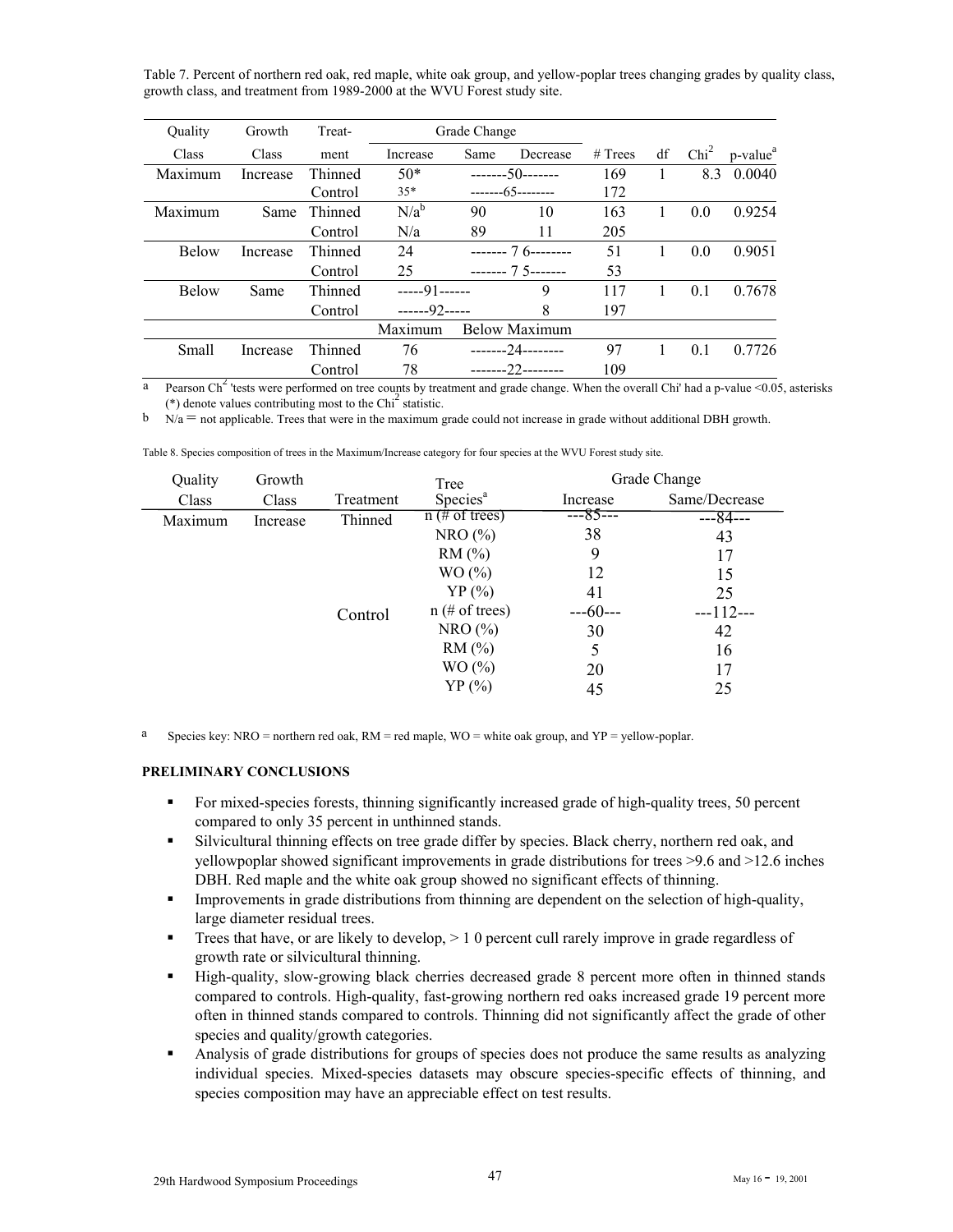# **FUTURE WORK**

- Verify these results with additional datasets in Pennsylvania, Ohio, and Kentucky.
- Develop probability distributions for tree grade changes for important hardwood species.
- Evaluate genetic variation in stem quality for northern red oak provenance plantations in Ohio. Evaluate how faster radial growth due to thinning affects veneer log quality.

# **REFERENCES**

Burns, R.M.; Honkala, RH., tech. coords. 1990.Silvics of North America. Volume 2. Hardwoods. Agricultural Handbook 654. U.S. Department of Agriculture.

Dale, M.E.; Sonderman. D.L. 1984. Effect of thinning on growth and potential quality of young white oak crop trees. Res. Pap. NE-539. U.S. Department of Agriculture, Forest Service, Northeastern Forest Experiment Station: 12 p.

Erickson, M.D.; Reed, D.D.; Mroz, GD. 1990~ Stand development and economic analysis of alternative cutting methods in northern hardwoods: 32-year results. Northern Journal of Applied Forestry. 7: 153-158.

Fajvan, M.A.; Grushecky, S.T.; Hassler, C.C. 1998. The effects of harvesting practices on West Virginia's wood supply. Journal of Forestry. 96(5): 33-39.

Graves, A. T.; Fajvan, M.A.; ~v1iller, G VI. 2000. The effects of thinning on snag and cavity tree abundance in an Appalachian hardwood stand. Canadian Journal of Forest Research. 30: 1214-1220.

Hanks, L.F. 1976. Hardwood tree grades for factory lumber. Res. Pap. NE-333. U.S. Department of Agriculture, Forest Service, Northeastern Forest Experiment Station: 81 p.

Miller, G W. 1997. Stand dynamics in 60-year-old Allegheny hardwoods after thinning. Canadian Journal of Forest Research. 27: 1645-1657.

Myers, J.R.; Miller, GW.; Wiant, Jr., H.V.; Barnard, '1.E. 1986. Butt-log grade distributions for five Appalachian hardwood species. Res. Pap. NE-RP-590. U.S. Department of Agriculture, Forest Service, Northeastern Forest Experiment Station: 4 p.

Niese, J.N.; Strong, T.F.; Erdmann, GG 1995. Forty years of alternative management practices in secondgrowth, pole-size northern hardwoods. II. Economic evaluation. Canadian Journal of Forest Research. 25: 1180-1188.

Prestemon, J.P. 1998. Estimating tree grades for southern Appalachian natural forest stands. Forest Science. 44(1): 73-86.

Roach, RA. 1977. A stocking guide for Allegheny hardwoods and its use in controlling intermediate cuttings. Res. Pap. NE-277. U.S. Department of Agriculture, Forest Service, Northeastern Forest Experiment Station.

Sendak, P.E.; Leak, W.E.; Rice, w.E. 2000. Hardwood tree quality development in the White Mountains of

New Hampshire. Northern Journal of Applied Forestry. 17(1): 9-15. . ( .

Snedecor, GW.; Cochran, W.G 1989. Statistical methods. 8th ed. Ames: Iowa State University Press. 503 p.

Strong, T.F.; Erdmann, GG; Niese, J.N. 1995. Forty years of alternative management practices in secondgrowth, pole-size northern hardwoods. I. Tree quality development. Canadian Journal of Forest Research; 27: 1645- 1657. .

SYSTAT. 1992. SYSTAT for windows: statistics, version 5 ed. SYSTAT, Inc., Evanston, Ill.

Yaussy, D.A. 1993. Method for estimating potential tree-grade distributions for northeastern forest species. Res. Pap. NE-670. U.S. Department of Agriculture, Forest Service, Northeastern Forest Experiment Station: 12 p. .